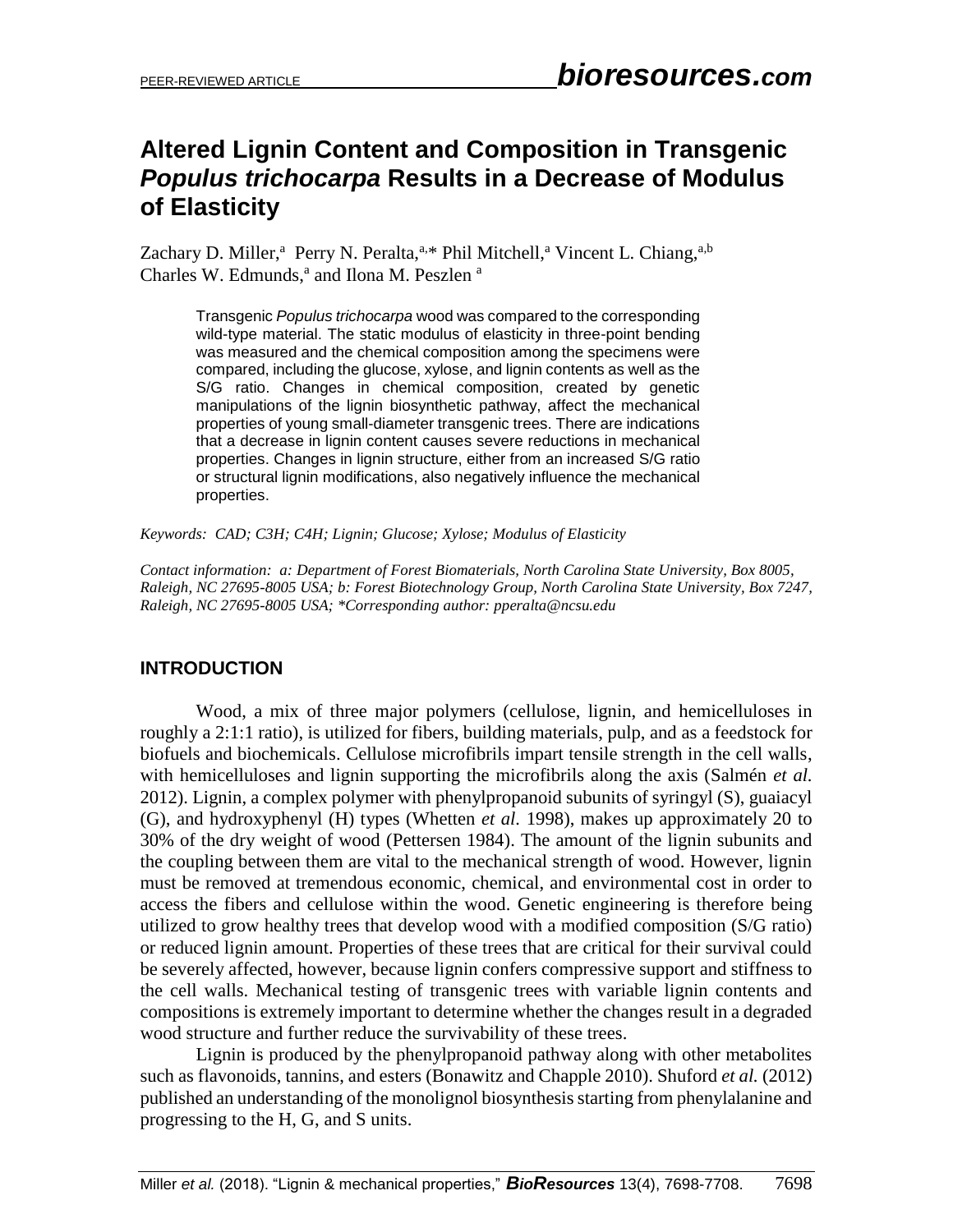Cinnamate 4-hydroxylase (C4H) hydroxylates cinnamic acid to form p-coumaric acid, the most direct precursor to H monolignols (Russel 1971). C4H is also involved in secondary metabolism pathways, since p-coumarate is also an intermediate for the biosynthesis of many secondary compounds. P-Coumaric acid 3-hydroxylase (C3H) hydroxylates p-coumaroyl ester derivatives at the ring-3 position, leading to coniferaldehyde and G monolignols (Schoch *et al.* 2001).

Cinnamyl alcohol dehydrogenase (CAD) is an enzyme that facilitates the last step of lignin biosynthesis. CAD reduces cinnamaldehydes into cinnamyl alcohols and potentially reduces sinapaldehydes into sinapyl alcohols before oxidative polymerization as well (Sibout *et al.* 2005), suggesting two different CAD genes (CAD-C and CAD-D) that regulate cinnamyl and sinapyl alcohols. In studies conducted by Lapierre *et al.* (1999) and Lapierre *et al.* (2000), transgenic poplars downregulated for CAD showed no difference in growth; however, an increased proportion of aldehyde compounds were found within the lignin from these trees. CAD down-regulated transgenic tobacco plants had xylem with a significant reddish coloration, possibly caused by polymerized cinnamalaldehydes (Yahiaoui *et al.* 1998).

Primary or secondary methods used for mechanical property testing of wood call for large materials. However, standard size specimens are unobtainable in young specimens grown for genetic modification purposes. Using micromechanical testing, evaluation procedures have been developed to reliably determine the mechanical properties of small diameter trees (Kasal *et al.* 2007; Horvath *et al.* 2010) and small strips cut from trees (Burgert *et al.* 2003). These procedures have given researchers a tool to compare the modulus of elasticity (MOE) of small diameter transgenic trees with a control to better evaluate the properties of such specimens.

The objective of this study was to assess how different chemical contents and compositions, created by genetic manipulations of the lignin biosynthesis pathway, effect the elastic modulus, measured by three-point bending, of six-month-old small-diameter transgenic *Populus trichocarpa* grown in a greenhouse.

## **EXPERIMENTAL**

#### **Materials**

Young *P. trichocarpa* (Nisqually-1) trees were used for this investigation, including one wild type as a control (PtrWT-1) and the following seven different transgenic groups with low (L), mid (M), and high (H) levels of expression called "lines":

- PtrC3H3 Genetic group with reduced PtrC3H3; 3 genetic lines, (lines 02-H, 05- L, and 10-M)
- PtrCAD1 Genetic group with reduced PtrCAD1; 3 genetic lines (lines 02-M, 05- L, and 10-H)
- PtrCAD2 Genetic group with reduced PtrCAD2; 3 genetic lines (lines 06-M, 08- L, and 19-H)
- PtrCAD1&2 Genetic group with reduced PtrCAD1&2; 3 genetic lines (line 01-L, 07-M, and 15-H)
- PtrCAD1/CAD2/OMT Genetic group with reduced PtrCAD1 and increased PtrCAD2 (using OMT promoter); 3 genetic lines (lines 07-H, 11-M, and 16-L)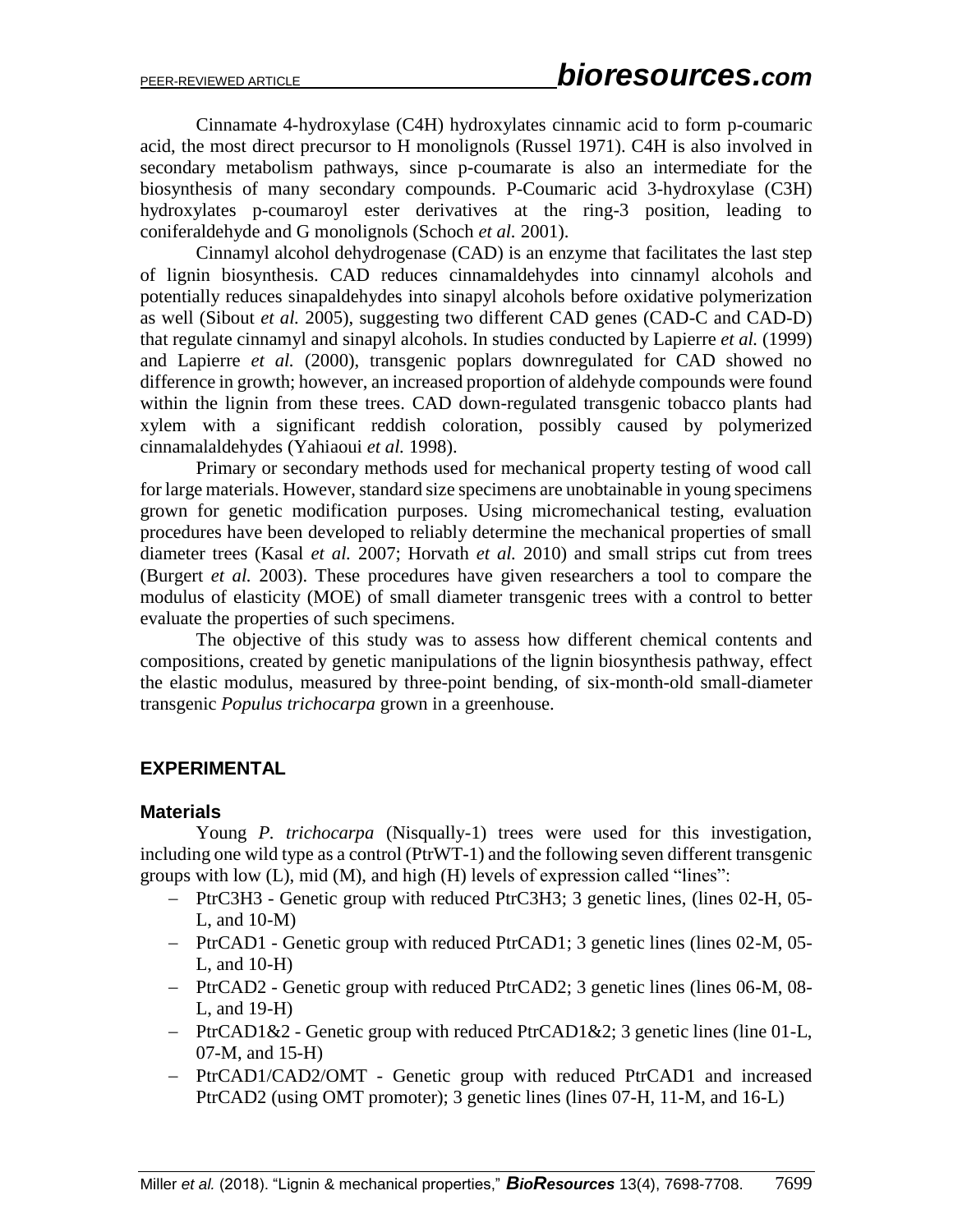- PtrCAD1/CAD2/4CL Genetic group with reduced PtrCAD1 and increased PtrCAD2 (using 4CL promoter); 3 genetic lines (line 07-H, 21-M, and 30-L)
- PtrC3H3/C4H1&2 Genetic group with reduced PtrC3H3 PtrC4H1 and PtrC4H2; 3 genetic lines (line 04-L, 10-H, and 13-M)

Sample trees were propagated through rooted cuttings and grown in the greenhouse of the Forest Biotechnology Group at North Carolina State University (Song *et al.* 2006; Wang *et al.* 2018). A total of 174 stems, between three and 12 stems from each line, were harvested in July 2012, after 6 months of growth. The lower part of each stem was cut for this investigation, placed in plastic bags, and kept in a freezer until measured to maintain a green condition and prevent fungal degradation.

## **Methods**

#### *Lignin determination and sugar analysis*

The detailed protocol is published elsewhere (Sluiter *et al.* 2010). Transgenic lines were selected for sugar and lignin analyses, based on the mechanical testing results, and were compared to the wild-type specimens. For each genetic line, approximately three biological replicates (trees) were milled and combined into one sample, and thus three combined samples were obtained from each line. The samples were extracted with benzene/ethanol and hydrolyzed with  $3\%$  H<sub>2</sub>SO<sub>4</sub> at room temperature for 1.5 h. The mixture was diluted with deionized water and autoclaved at 121 °C for 1.5 h. The mixture was then filtered through a fine coarseness crucible, and acid-insoluble lignin was determined gravimetrically. The filtrate was used to determine acid-soluble lignin content by UV-VIS absorption. The concentration of sugars (glucose and xylose) in the filtrate was quantified with high performance liquid chromatography (HPLC) using a Shodex sugar SP0810 column, deionized (DI) water as the eluent, flow rate of 0.5 ml/min, injection volume of 20 μL, a column temperature of 80 °C, and refractive index detector at 55 °C. Arabinose and mannose were measured as the sum of the combined concentrations due to the fact that the peaks coeluted. Monomeric sugars were converted to polymeric sugars using the correction factor of 0.9 for glucose and 0.88 for xylose. These analyses were performed in duplicate.

#### *NMR spectroscopy*

The S/G ratio was reported as shown by Wang *et al.* (2018) using NMR spectra that were acquired on a Bruker DRX-360 instrument (Karlsruhe, Germany). Acetylated lignins were dissolved in 0.4 mL of acetone; unacetylated lignins were dissolved in acetone and deuterium oxide. The central acetone solvent peak was used as internal reference.

#### *Static mechanical testing*

A modified ASTM D143 standard method (Kasal *et al.* 2007; Horvath *et al.* 2010) was used to determine the static MOE using a three-point bending test on an MTS Alliance RF/300 mechanical testing machine (Eden Prairie, MN, USA) with a crosshead speed of 1.27 mm/min. An MTS Testworks 4 system was used to obtain the load-deflection curve. The three-point bending mechanism's supports consisted of fixed rollers to allow for primarily vertical reaction forces at the ends of the specimens. The span was adjusted based on a span-to-diameter ratio of 15 and a specially designed bearing block was used to avoid surface crushing of the specimens. As the pith contributes no significant mechanical properties to the stem, the diameter of the pith was measured at the point of loading and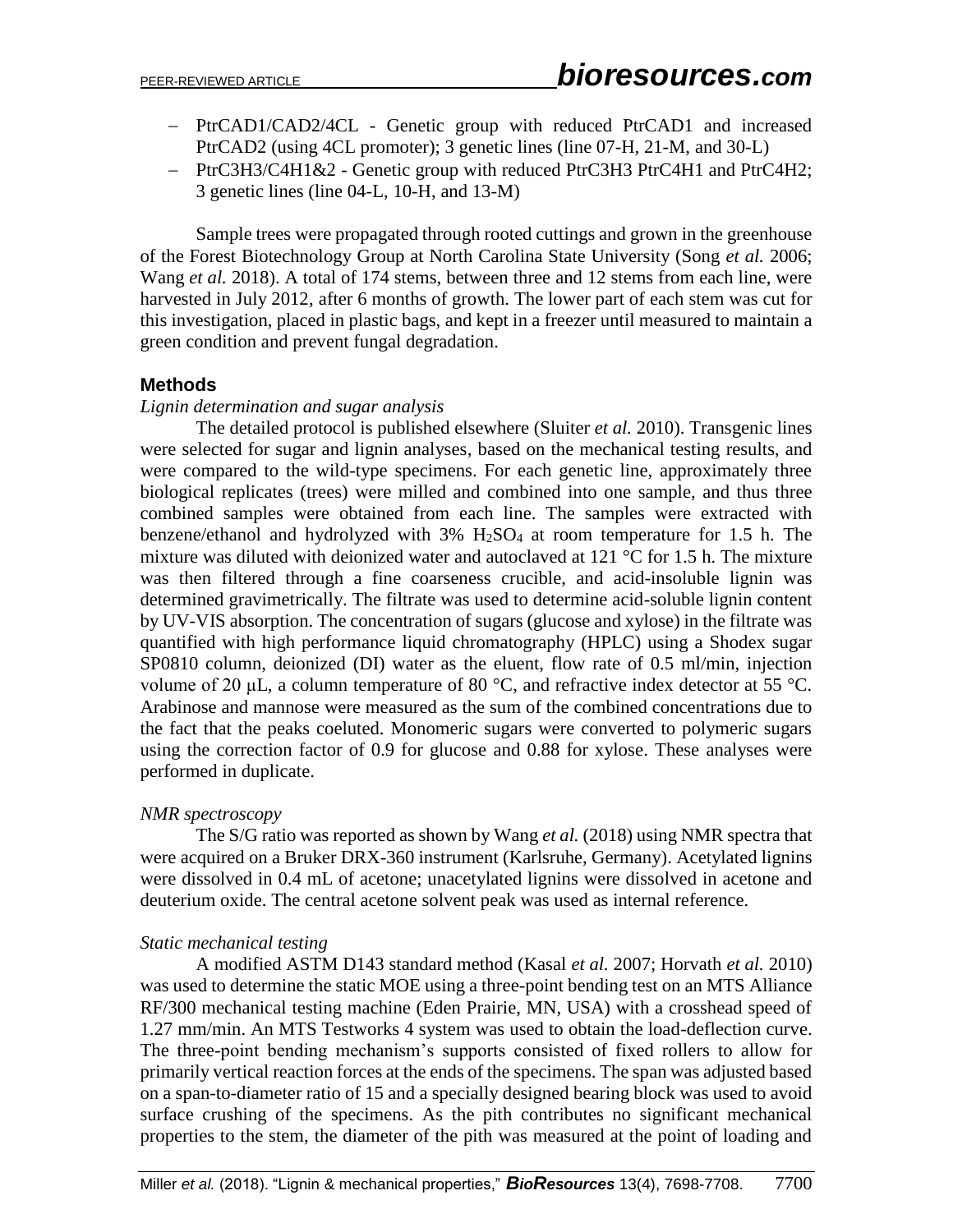subtracted from the diameter of the specimen. To observe and minimize rotation of the specimen while loaded, a small modified paper clip was attached to the specimen and a small white board with a center mark was placed behind the clip (Horvath *et al.* 2010). The specimen was repositioned until no rotation was observed.

Static MOE was calculated as follows,

Static MOE =  $s(4L^3) / (3\pi \times (D^4 - d^4))$ (1)

where Static MOE is the static modulus of elasticity (MPa), *s* is the slope of the linear portion of the load-deflection diagram (N/mm), *L* is the span or distance between the two supports (mm), *D* is the diameter of the specimen (mm), and *d* is the diameter of the pith (mm).

#### *Experimental data analysis*

Analysis of variance (ANOVA) was used to test the effect of the transgenic modifications on the mechanical and chemical properties of transgenic black cottonwood. The analysis was performed using SAS software (SAS 2009), and Dunnett's multiple range test at alpha 0.05 was used to compare the mechanical and chemical properties to those of the wild-type.

## **RESULTS AND DISCUSSION**

The chemical analyses results are shown in Table 1. Across genetic lines, lignin values ranged from 9.9% for PtrC3H3-05-L to 24.2% for wild-type PtrWT. Lignin values were significantly lower in PtrC3H3-05-L (9.9%), PtrC3H3-10-M (13.5%), PtrCAD1&2- 07-M (15.8%), PtrC3H3/C4H1&2-04-L (11.7%), and PtrC3H3/C4H1&2-13-M (13.4%) compared to the wild type. Expressed as a percentage of reduction from the wild-type, the highest reduction was 59% for PtrC3H3-05-L.

Genetic lines with low expression levels of PtrC3H3 and PtrC3H3/C4H1&2 had lower lignin contents than the medium expression in that genetic construct. Unexpectedly, the medium expression of PtrCAD1&2 had a low lignin content, but the low expression level did not.

S/G ratios ranged from 1.86 for PtrCAD2-08-L to 9.93 for PtrC3H3-05-L, with an S/G ratio of 2.67 for wild-type specimens. S/G ratios were large for both the low and middle expression levels in PtrC3H3 construct, PtrCAD1&2-07-M, and PtrC3H3/C4H1&2-13-M.

Glucose values in the genetic lines ranged from 40.8% in PtrCAD1-05 to 53.6% in PtrC3H3/C4H1&2-04-L, with wild-type glucose values of 45.9%. Glucose content was significantly higher in PtrC3H3-05-L and PtrC3H3/C4H1&2-04-L, but there was no change in glucose content for all the other genetic lines when compared to the wild-type. Xylose values ranged from 14.7% in PtrCAD2-19-H to 20% in PtrC3H3-05-L, with wildtype values close to 16%. Xylose values were significantly higher in the PtrCAD1&2-01- L, PtrCAD1&2-07-M, PtrCAD1/CAD2/4CL-21-M, and PtrC3H3-05-L genetic lines, while all the other genetic lines had no significant change compared to the wild-type.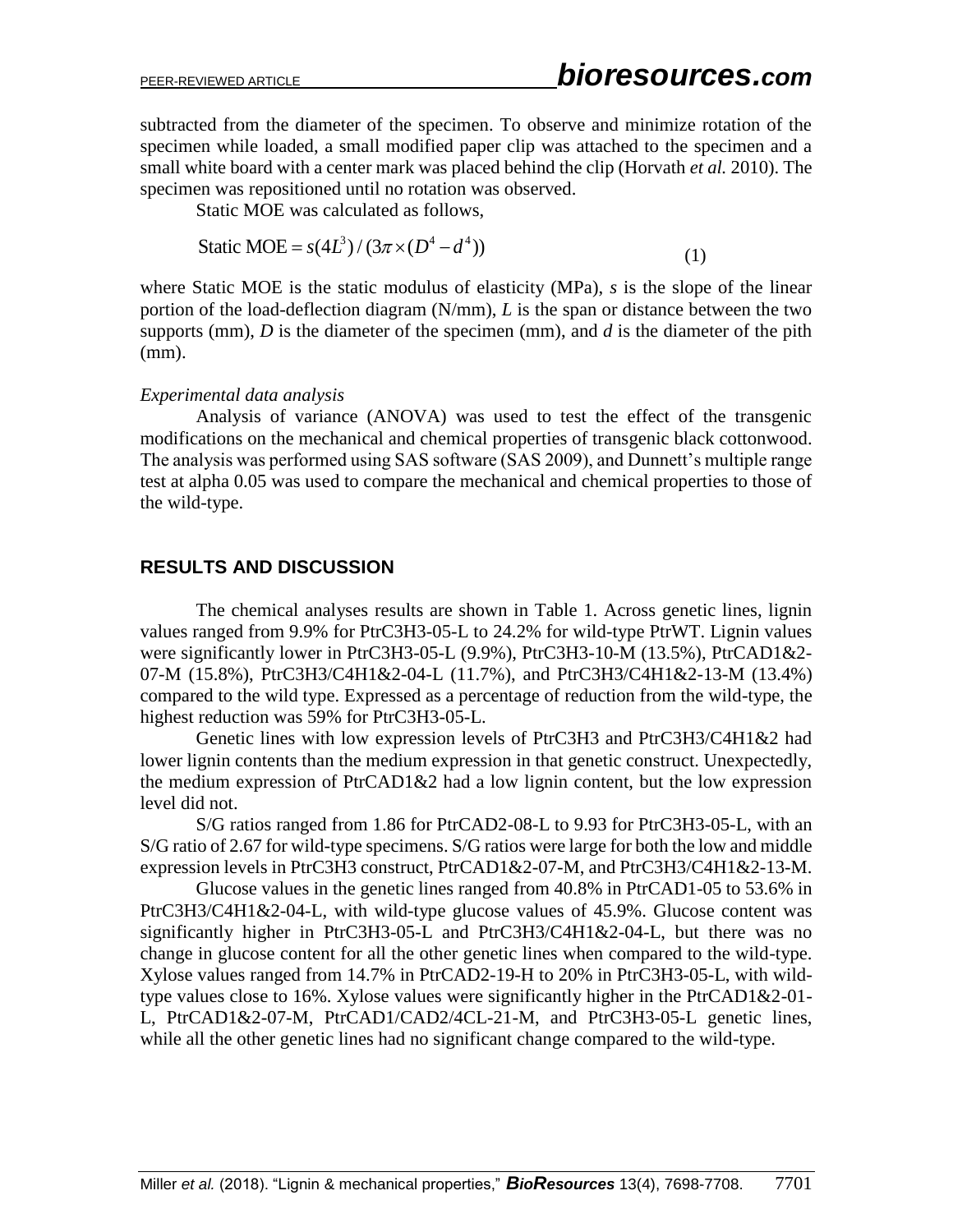**Table 1.** Percent and Standard Error of Sugars, S/G ratio, Total Lignin, Cinnamaldehyde, and Standard Deviation of MOE of Selected Wild-type and Transgenic Black Cottonwood Clones by Gene Construct

| <b>Sample</b>           | <b>Glucose</b><br>$(\%)$ | Xylose (%)       | S/G<br>Ratio         | <b>Total</b><br>Lignin (%) | CA<br>$(\%)$      | MOE (MPa)         |
|-------------------------|--------------------------|------------------|----------------------|----------------------------|-------------------|-------------------|
| PtrWT-01 (Wild Type)    | $45.9 \pm 0.9$           | $16.3 \pm 0.4$   | 2.67                 | $23.2 \pm 0.9$             | 4.8               | $4315 \pm 455$    |
| PtrC3H3-02 (H)          | $49.8 \pm 0.5$           | $16.6 \pm 1.6$   | 2.27                 | $22.7 \pm 2.3$             | $\Omega$          | $4086 \pm 443$    |
| PtrC3H3-05 (L)          | $53.6 \pm 0.1*$          | $20.0 \pm 0.1*$  | $9.93^{+}$           | $9.9 \pm 0.1*$             | $\Omega$          | $485 \pm 101*$    |
| PtrC3H3-10 (M)          | $49.8 \pm 0.3$           | $17.7 \pm 0.5$   | $3.73^{+}$           | $13.5 \pm 0.2^*$           | 0                 | $1831 \pm 372$ *  |
| <b>PtrCAD1-02 (M)</b>   | $43.8 \pm 1.3$           | $15.6 \pm 0.1$   | 2.67                 | $21.3 \pm 0.3$             | 14.9              | $3752 \pm 224$    |
| <b>PtrCAD1-05 (L)</b>   | $40.8 \pm 1.5$           | $16.6 \pm 0.3$   | 2.45                 | $21.8 \pm 0.2$             | 29.2              | $1452 \pm 133$ *  |
| <b>PtrCAD1-10 (H)</b>   | $42.6 \pm 2.3$           | $14.7 \pm 0.2$   | 2.26                 | $21.8 \pm 1.0$             | 10.3              | $3347 \pm 302^*$  |
| <b>PtrCAD2-06 (M)</b>   | $44.9 \pm 3.0$           | $16.3 \pm 0.3$   | 2.38                 | $22.4 \pm 0.4$             | 8.7               | $4487 + 539$      |
| <b>PtrCAD2-08 (L)</b>   | $42.7 \pm 1.3$           | $15.6 \pm 0.9$   | 1.86                 | $23.5 \pm 0.3$             | 9.4               | $3487 \pm 441$    |
| <b>PtrCAD2-19 (H)</b>   | $48.0 \pm 0.6$           | $14.4\pm0.0$     | $\qquad \qquad -1$   | $21.5 \pm 0.2$             | 10.0              | $2780 \pm 718^*$  |
| PtrCAD1&2-01 (L)        | $42.9 \pm 0.5$           | $18.5 \pm 0.1*$  | 2.00                 | $20.9 \pm 0.8$             | 22.8              | $2117 \pm 336^*$  |
| PtrCAD1&2-07 (M)        | $45.9 \pm 0.1$           | $19.8 \pm 0.1*$  | $3.02^{+}$           | $15.8 \pm 1.7^*$           | 30.4              | $598 \pm 198$ *   |
| PtrCAD1&2-15 (H)        | $45.1 \pm 0.4$           | $16.2 \pm 0.1$   | $\sim$ $\sim$ $\sim$ | $22.0 \pm 0.3$             | $\qquad \qquad -$ | $2470 \pm 373*$   |
| PtrCAD1/CAD2/OMT-07 (H) | $42.5 \pm 0.6$           | $18.3 \pm 0.5$   | 2.49                 | $22.7 \pm 0.6$             | 12.3              | $4110 \pm 726$    |
| PtrCAD1/CAD2/OMT-11 (M) | $47.5 \pm 0.7$           | $14.9 \pm 0.6$   | 2.30                 | $20.2 \pm 1.9$             | 14.3              | $2941 \pm 1140^*$ |
| PtrCAD1/CAD2/OMT-16 (L) | $42.1 \pm 0.0$           | $16.8\pm0.0$     | 1.90                 | $23.0 \pm 0.3$             | 21.0              | $3076 \pm 333*$   |
| PtrCAD1/CAD2/4CL-07 (H) | $42.9 \pm 0.5$           | $18.5 \pm 0.2$   | 1.98                 | $22.5 \pm 0.8$             | $\overline{a}$    | $2140 \pm 307*$   |
| PtrCAD1/CAD2/4CL-21 (M) | $45.9 \pm 0.1$           | $18.9 \pm 0.0^*$ | 2.15                 | $23.2 \pm 0.3$             | $--$              | $2015 \pm 238*$   |
| PtrCAD1/CAD2/4CL-30(L)  | $43.8 \pm 0.6$           | $17.6 \pm 0.1$   | $\overline{a}$       | $23.5 \pm 2.1$             | $---$             | $2480 \pm 169^*$  |
| PtrC3H3/C4H1&2-04 (L)   | $52.1 \pm 4.1^*$         | $18.1 \pm 1.5$   | 2.77                 | $11.7 \pm 0.4*$            | 0                 | $1090 \pm 334*$   |
| PtrC3H3/C4H1&2-10 (H)   | 51.4                     | 17.7             | 2.55                 | ---                        | 0                 | $4364 \pm 322$    |
| PtrC3H3/C4H1&2-13 (M)   | $51.3 \pm 2.4$           | $18.4 \pm 1.1$   | 3.06 <sup>†</sup>    | $13.4 \pm 0.1*$            | 0                 | $1755 \pm 224*$   |

*Note:* Asterisk (\*) indicates statistically significant result from the wild type using a Dunnett's comparison test at α=0.05 level. Sugar and lignin components were determined by analytical chemistry for genetic lines. The values for chemistry are means ± standard error of three samples/measurements from each genetic line. <sup>†</sup> S/G ratio values were compared to those found for natural populations of *Populus trichocarpa* (Huda *et al*. 2011) of 1.0 to 3.0. CA=Cinnamaldehyde % (Wang *et al*. 2018). The MOE values are means ± standard deviation of three samples/measurements from each genetic line. --- means that there is no data at this point. (L/M/H) : Low/Middle/High expression level for each construct.

Three biological replicates (stems) were combined into one sample with a total of three samples for each genetic line. One measurement was taken for each sample.

Cinnamaldehyde levels measured for all *PtrCAD* transgenic lines were higher compared to the levels found in the wild-type  $(-4%)$  with a high of 30.4% in the PtrCAD1&2-07-M line. Wang *et al*. (2018) observed coniferaldehyde products coupling into the lignin polymer using 2D-NMR data.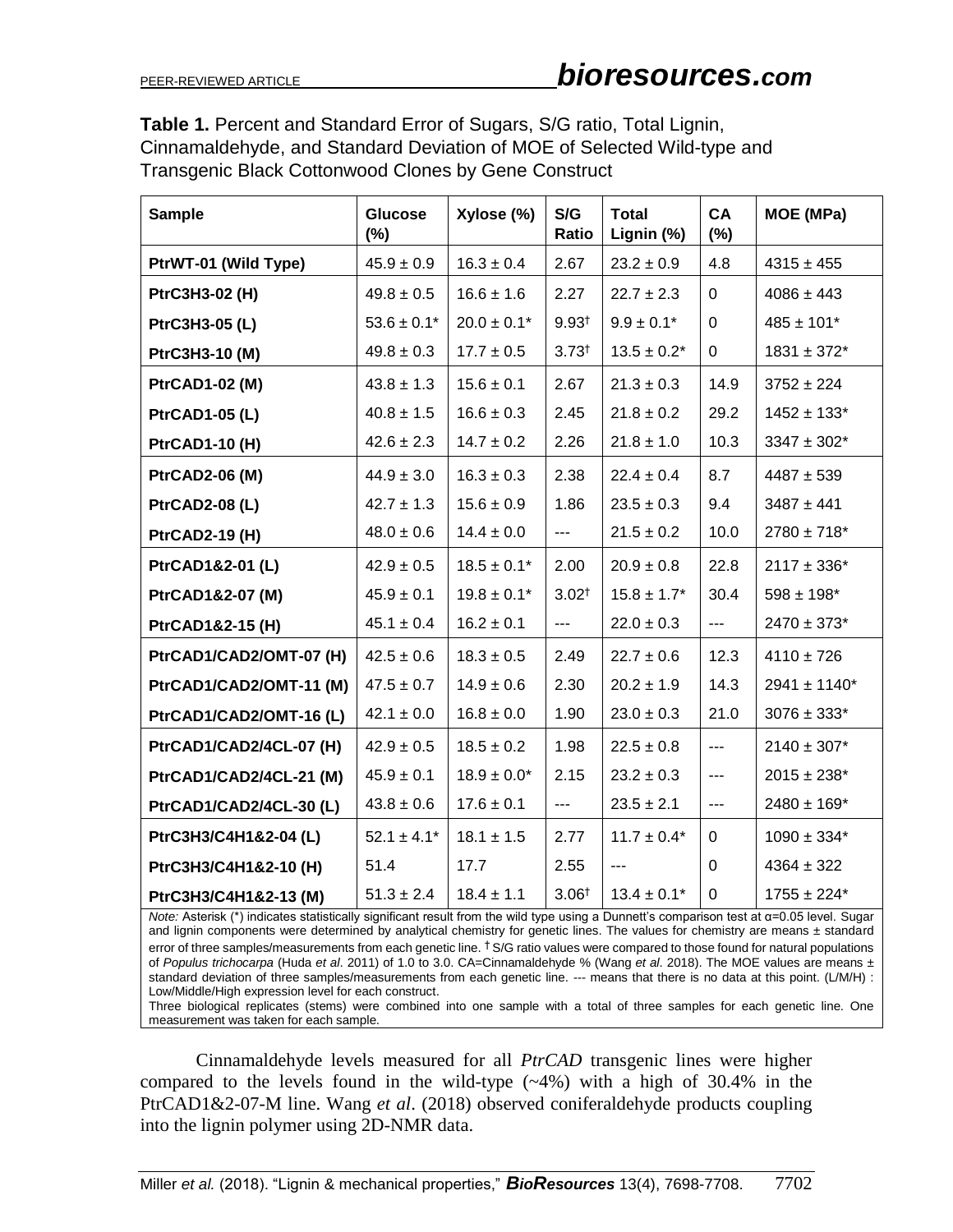Average MOE values of transgenic black cottonwood trees ranged from 485 MPa to 4,487 MPa, while the wild-type MOE was 4,315 MPa (Table 1). Based on statistical analysis, across genetic lines, MOE values were not significantly lower than the wild-type for only six genetic lines: PtrC3H3-02-H, PtrCAD1-02-M, PtrCAD2-06-M, PtrCAD2-08- L, PtrCAD1&2/OMT-07-H, and PtrC3H3/C4H1&2-10-H. Those with significantly reduced MOE values had a 22% to 89% reduction range compared to the wild-type.

The MOE values in this study were within the range of those found in the literature for similar poplar trees (Bendtsen and Senft 1986; Zhang 1997; Peszlen 1998; Xiang 2011; Ozparpucu *et al.* 2018). As expected, reported MOE values for mature black cottonwood tested at the green condition (FPL 1999) were higher than MOE values of the 6-month old trees in this study. However, Bendtsen and Senft (1986) analyzed individual growth rings of 30-year-old eastern cottonwood, and in the first year of growth found MOE values that were comparable to our results. In poplar downregulated for C4H, it has been suggested that a decrease in tensile stiffness has been associated with a decrease in density (Bjurhager *et al.* 2010); however, in a diffuse porous species, comparisons between MOE and density were not strongly correlated, as shown in a study by Zhang (1994). Ozparpucu *et al.* (2018) found lower MOE values measured in tension, ranging from 2,500 MPa in CAD reduced transgenic poplars to 3,000 MPa in the wild-type.

Few studies have investigated the impact of transgenic modifications of the structure and content of lignin on the mechanical properties of wood. Bjurhager *et al.* (2010) studied young transgenic hybrid aspen clones grown in the greenhouse downregulated for C4H and found a slight but significant reduction in dynamic MOE. Awad *et al.* (2012) analyzed hybrid poplar with antisense CAD grown in a greenhouse and found a 29% MOE reduction in the CAD poplars. Özparpucu *et al.* (2017) analyzed CAD reduced poplars and found the MOE to be reduced by 10 to 15% compared to the wild-type. In a separate study with a different type of genetic modification to the CAD gene, Özparpucu *et al.* (2018) found that CAD downregulated poplars resulted in no change in the MOE in tension even though both lignin content and composition were altered. Our study, using the same C4H and CAD genes, resulted in even higher MOE reductions (75% and 86%, respectively) compared to the wild-type.

Other studies have investigated poplar with lignin modifications using different genes in the lignin biosynthetic pathway. Kasal *et al.* (2007) evaluated the mechanical properties of one-year-old quaking aspen at about 12% moisture content (MC) with antisense 4CL gene (reduction in lignin) and 4CL+CAld5H (reduced lignin+increased S/G ratio) and found no significant differences in MOE compared to the wild-type. Horvath *et al.* (2010) also tested two-year-old quaking aspen with the same genotypes as Kasal *et al.* (2007), at a MC greater than 30% (green condition) but observed a 52% reduction in MOE compared to wild-types. Voelker *et al.* (2011) examined transgenic hybrid white poplar, with antisense 4CL genes, grown for one to two years in the field and found 62% reductions in MOE at 12% MC compared to the wild-type. Lin *et al.* (2016) studied the effects that an anionic peroxidase had on lignin and MOE in *P. trichocarpa* and found reductions up to 60% in comparison to the wild-type.

Even in investigations of xylose and glucose reduced poplars, mechanical properties were also severely reduced even though the lignin content was higher. Li *et al.* (2011) studied greenhouse grown poplars that exhibited xylose reductions of 60% and increases in lignin by 20% and found that the MOE was reduced by 34%. Xiang (2011) investigated greenhouse grown six-month-old transgenic poplars modified for reduced cellulose and found that it resulted in average glucose reductions of 62%, average lignin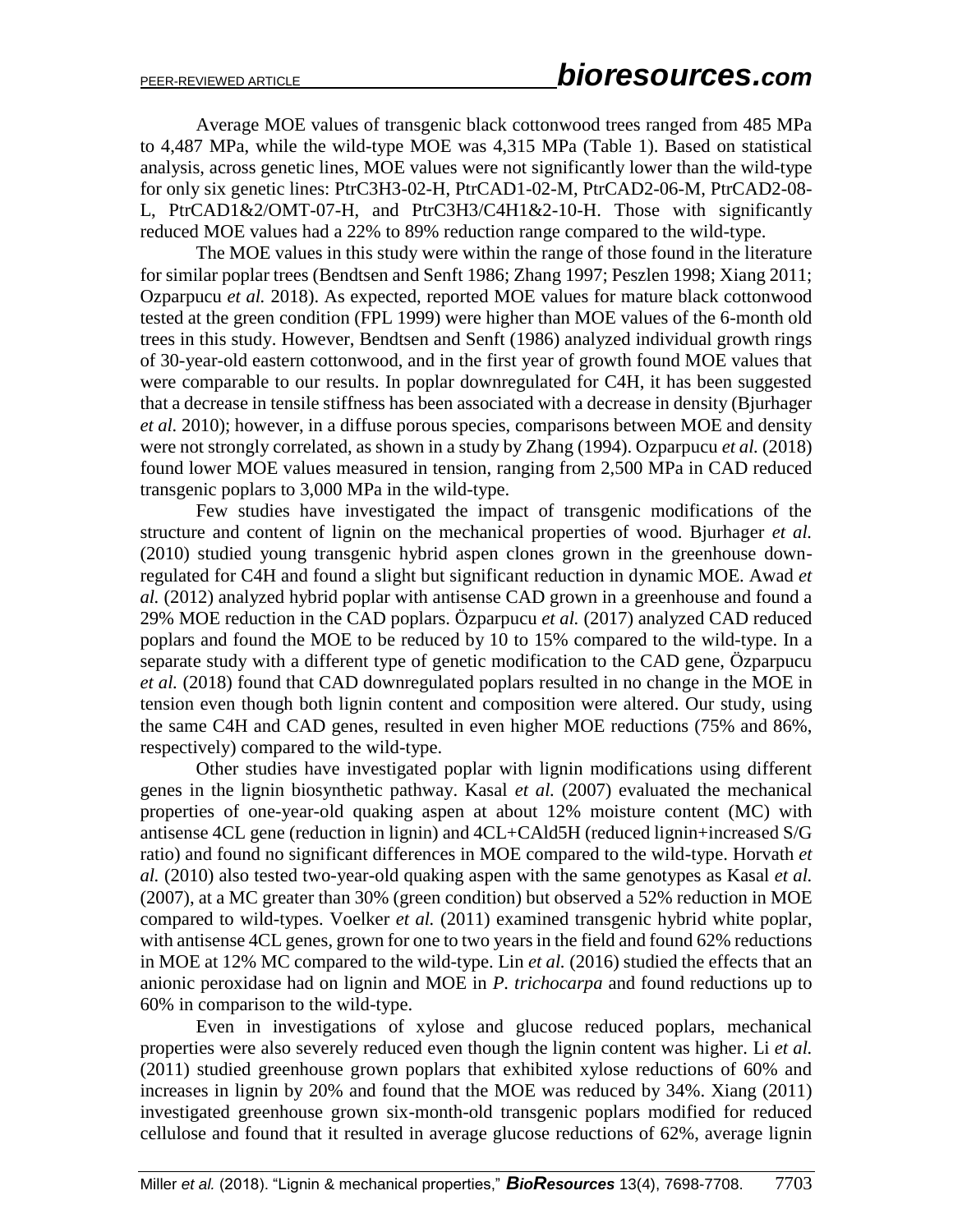increases of 40%, and an MOE reduction by 50 to 90% All the aforementioned studies on modifications to the lignin, hemicelluloses, or cellulose biosynthesis pathways reported reductions in MOE which indicate that these genetic modifications could affect the bonding of the major chemicals in the cell wall and thus the mechanical behavior of the wood.

Lignin contents of the wild-type specimens in this study were within the range of those values reported in the literature for wild-type *P. trichocarpa*. Thirty mature wild-type *P. trichocarpa* trees from three separate sites in British Columbia had lignin contents ranging from 20.27% in sapwood to 23.25% in heartwood by Swan and Kellogg (1986). Studer *et al.* (2011) found a large range of lignin contents, from 15.7% to 27.9%, after analyzing a total of 1,100 natural mature *P. trichocarpa* trees in a population from a large geographical distribution. Min *et al.* (2014) examined wild-type *P. trichocarpa* with lignin values close to 21%, glucose values of approximately 40%, and xylose values ranging from 10% to 17%. Li *et al.* (2011) studied wild-type *P. trichocarpa* trees grown in a greenhouse and reported lignin values ranging from 21% to 24% glucose values ranging from 43% to 45%, and xylose values around 16%.

For our transgenic poplars, the reductions to lignin caused some other major chemical components to have increased values. Decreases in lignin content from 23% to about 10% resulted in glucose contents to increase from 46% to approximately 54%, and increased xylose from 16% to 20%. Min *et al.* (2014) showed reduced lignin values from 22% to 10% caused glucose content to increase from 43% to 51% and xylose content to increase from 15% to 19% on antisense 4CL transgenic poplars. In a study by Li *et al.* (2011), transgenic trees with genetic reductions in xylose synthesis decreased xylose content from 16% to 10%, which caused a decrease in glucose content from 43% to 40% and an increase in lignin content from 21% to 30%.

The S/G ratios found in this study had a wide range, and the S/G ratio of 9.93 in PtrC3H3-05-L is the highest reported so far in the literature for *P. trichocarpa*. Studer *et al.* (2011) found a range of S/G ratios from 1.0 to 3.0 in a natural population of *P. trichocarpa* from a large geographical distribution across the northeast United States. Li *et al.* (2003) analyzed greenhouse grown quaking aspen and reported S/G ratios of 2.2 in the wild-type and 5.2 in transgenic aspen with the sense CAld5H gene. The distribution of phenolic units in lignin shows irregularities which can be traced back to factors influencing the lignin biosynthetic pathway (Lundquist and Parkås 2011). The S/G ratio in lignin is a good indicator of the degree and nature of cross-linking (Ferrer *et al.* 2008). Lignin that is abundant in G monolignols is highly cross-linked because of the greater proportion of carbon-carbon bonds, whereas S-rich lignin is not as condensed because of ether bonds at the 4-hydroxyl posit ion which are more labile. The higher the S/G ratio, the more easily lignin can be depolymerized because of less available reactive sites (Ziebell *et al.* 2010). Based on our results, it is plausible that this lower cross-linking within the lignin explains the severe reductions in MOE seen in the C3H genetic groups with high S/G ratios.

MOE value reductions were found in every genetic group with at least one genetic line; however, only nine genetic lines exhibited significant changes in major chemical constituents. PtrC3H3-05-L exhibited drastic reductions in lignin (57%) coupled with a large increase in S/G ratio that resulted in a severe 89% reduction in MOE. PtrC3H4-10- M to a lesser degree also resulted a 58% reduction MOE from a 42% reduction in lignin with an increase in S/G ratio. PtrC3H3/C4H1&2-04-L showed a significant 50% reduction in lignin leading to a large 75% reduction in MOE. It has been hypothesized that a decrease in lignin content could soften the hemicelluloses because of the increase in accessible hydroxyl groups (Kohler and Spatz 2002), which could result in a significantly lower MOE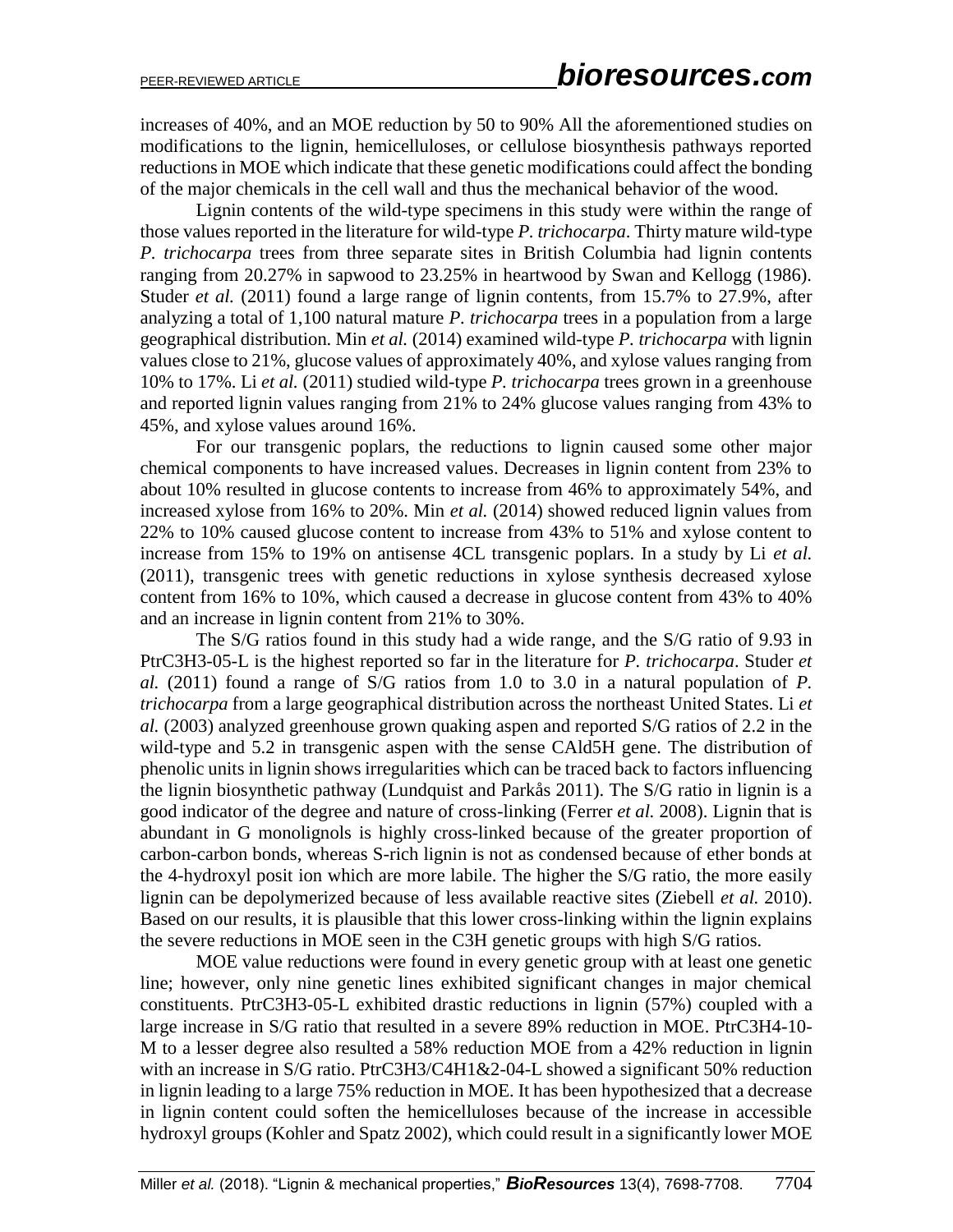at the green condition in low lignin transgenic wood (Horvath *et al.* 2012). PtrC3H3/C4H1&2-13-M showed a significant 42% reduction in lignin and 59% MOE and an increased S/G ratio. PtrCAD1&2-07-M was the only CAD genotype that had significant reductions in lignin and increased S/G ratio but showed a large increase in cinnamaldehyde which also led to severe reductions in MOE. PtrCAD1&2-01-L displayed an increase in cinnamaldehyde which led to a decrease in MOE. Changes to the chemistry within these trees, such as reduction in lignin content or increases in glucose, xylose, S/G ratio, or cinnamaldehyde content, can significantly decrease the mechanical properties of the stem as a whole. It has been shown that downregulation of the CAD gene leads to increased incorporation of aldehyde groups into the lignin, which suggests that it could reduce lignin interaction with hemicellulose, leading to increased porosity of the cell walls (Carmona *et al.* 2015) or reduced cross-linking density (Hepworth and Vincent 1998).

# **CONCLUSIONS**

This study used the three-point bending technique to investigate the effect of differing chemical contents and compositions on the elastic modulus of six-month-old small-diameter greenhouse-grown transgenic *P. trichocarpa*, generated by genetic manipulations of C3H, C4H, and CAD at different levels of expression.

- 1. Results suggest that a significant decrease in lignin content causes severe reductions in MOE.
- 2. Changes in lignin structure, through the manipulation of the S/G ratio with greater amounts of the syringyl units, also negatively influence the MOE.
- 3. Genetic modifications to CAD1 and CAD2 genes resulted in significant MOE reductions, even with no change in lignin content. Incorporation of cinnamaldehyde compounds within the lignin structure may lead to increased porosity and/or reduced cross-linking density within the lignin.

# **ACKNOWLEDGMENTS**

The authors are grateful for the support of the U.S. Department of Agriculture National Needs Fellowship (Award No. 2012-38420-30206), the National Science Foundation funded Regulation and Modeling of Lignin Biosynthesis Project (DBI-0922391), the North Carolina State University Forest Biotechnology Group, and Dr. Jie Liu.

# **REFERENCES CITED**

Awad, H., Herbette, S., Brunel, N., Tixier, A., Pilate, G., Cochard, H., and Badel, E. (2012). "No trade-off between hydraulic and mechanical properties in several transgenic poplars modified for lignins metabolism," *Environ. Exp. Bot.* 77, 185-195. DOI: [10.1016/j.envexpbot.2011.11.023](https://doi.org/10.1016/j.envexpbot.2011.11.023)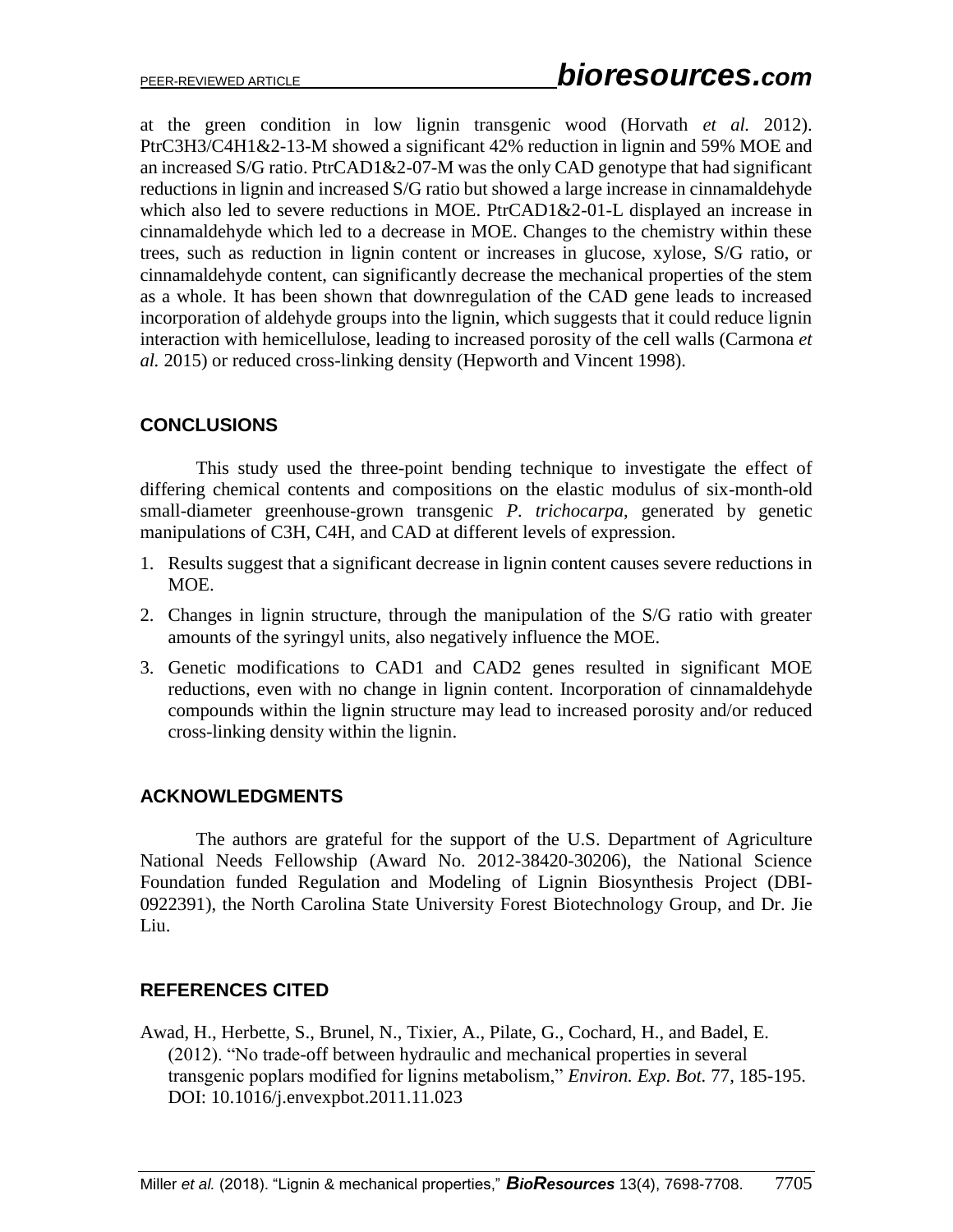- Bendtsen, B. A., and Senft, J. (1986). "Mechanical and anatomical properties in individual growth rings of plantation-grown eastern cottonwood and loblolly pine," *Wood Fiber Sci.* 18(1), 22-38.
- Bjurhager, I., Olsson, A. M., Zhang, B., Gerber, L., Kumar, M., Berglund, L. A., and Salmén, L. (2010). "Ultrastructure and mechanical properties of *Populus* wood with reduced lignin content caused by transgenic down-regulation of cinnamate 4 hydroxylase," *Biomacromolecules* 11(9), 2359-2365. DOI: 10.1021/bm100487e
- Bonawitz, N. D., and Chapple, C. (2010). "The genetics of lignin biosynthesis: connecting genotype to phenotype," *Annu. Rev. Genet.* 44, 337-363. DOI: [10.1146/annurev-genet-102209-163508](https://doi.org/10.1146/annurev-genet-102209-163508)
- Burgert, I., Frühmann, K., Keckes, J., Fratzl, P., and Stanzl‐Tschegg, S. E. (2003). "Microtensile testing of wood fibers combined with video extensometry for efficient strain detection," *Holzforschung* 57(6), 661-664. DOI: [10.1515/HF.2003.099](https://doi.org/10.1515/HF.2003.099)
- Carmona, C., Langan, P., Smith, J. C., and Petridis, L. (2015). "Why genetic modification of lignin leads to low-recalcitrance biomass," *Phys. Chem. Chem. Phys.* 17(1), 358- 364. DOI: [10.1039/C4CP05004E](https://doi.org/10.1039/C4CP05004E)
- Ferrer, J. L., Austin, M. B., Stewart Jr., C. and Noel, J. P. (2008). "Structure and function of enzymes involved in the biosynthesis of phenylpropanoids," *Plant Physiol. Bioch.* 46(3), 356-370. DOI: [10.1016/j.plaphy.2007.12.009](https://doi.org/10.1016/j.plaphy.2007.12.009)
- Forest Products Laboratory (FPL) (1999). *Wood Handbook - Wood as an Engineering Material* (General Technical Report FPL-GTR-113), U.S. Department of Agriculture, Forest Products Laboratory, Madison, WI.
- Hepworth, D., and Vincent, J. (1998). "Modelling the mechanical properties of xylem tissue from tobacco plants (*Nicotiana tabacum* 'Samsun') by considering the importance of molecular and micromechanisms," *Ann. Bot.* 81(6), 751-759. DOI: 10.1006/anbo.1998.0632
- Horvath, L., Peszlen, I., Peralta, P., Kasal, B., and Li, L. (2010). "Mechanical properties of genetically engineered young aspen with modified lignin content and/or structure," *Wood Fiber Sci.* 42(3), 310-317.
- Horvath, L., Peralta, P., Peszlen, I., Csoka, L., Horvath, B., and Jakes, J. (2012). "Modeling hygroelastic properties of genetically modified aspen," *Wood Fiber Sci.* 44(1), 22-35.
- Kasal, B., Peszlen, I., Peralta, P., and Li, L. (2007). "Preliminary tests to evaluate the mechanical properties of young trees with small diameter," *Holzforshung* 61(4), 390- 393. DOI: [10.1515/HF.2007.054](https://doi.org/10.1515/HF.2007.054)
- Kohler, L. and Spatz, H. (2002). "Micromechanics of plant tissues beyond the linearelastic range," *Planta* 215(1), 33-40. DOI: 10.1007/s00425-001-0718-9
- Lapierre, C., Pollet, B., Petit-Conil, M., Toval, G., Romero, J., Pilate, G., Leple, J. C., Boerjan, W., Ferrat, V., Nadai, V. D., and Jouanin, L. (1999). "Structural alterations of lignins in transgenic poplars with depressed cinnamyl alcohol dehydrogenase or caffeic acid O-methyltransferase activity have an opposite impact on the efficiency of industrial kraft pulping," *Plant Physiol.* 119(1), 153-163. DOI: 10.1104/pp.119.1.153
- Lapierre, C., Pollet, B., MacKay, J. J., and Sederoff, R. R. (2000). "Lignin structure in a mutant pine deficient in cinnamyl alcohol dehydrogenase," *J. Agric. Food Chem.* 48(6), 2326-2331. DOI: [10.1021/jf991398p](https://doi.org/10.1021/jf991398p)
- Li, Q., Min, D., Wang, J., Peszlen, I., Horvath, L., Horvath, B., Nishimura, Y., Jameel, H., Chang, H. M., and Chiang, V. L. (2011). "Down-regulation of glycosyltransferase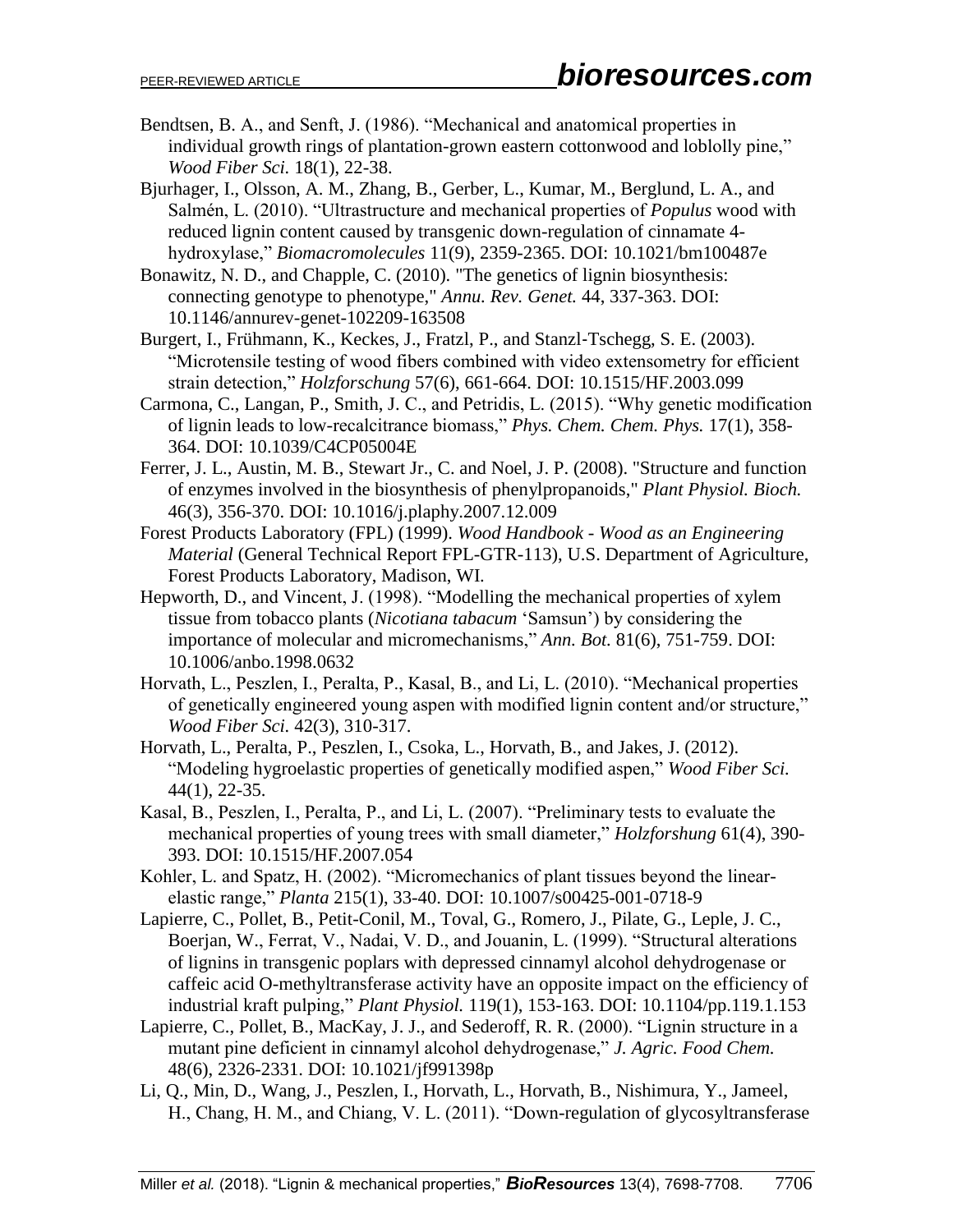8D genes in *Populus trichocarpa* caused reduced mechanical strength and xylan content in wood," *Tree Physiol.* 31(2), 226-236. DOI: [10.1093/treephys/tpr008](https://doi.org/10.1093/treephys/tpr008)

- Lin, C. Y., Li, Q., Tunlaya-Anukit, S., Shi, R., Sun, Y. H., Wang, J. P., Liu, J., Loziuk, P., Edmunds, C. W., Miller, Z. D., Peszlen, I., Muddiman, D. C., Sederoff, R. R., and Chiang, V. L. (2016). "A cell wall-bound anionic peroxidase, PtrPO21, is involved in lignin polymerization in *Populus trichocarpa*," *Tree Genet. Genomes* 12(2), 22. DOI: [10.1007/s11295-016-0978-y](https://doi.org/10.1007/s11295-016-0978-y)
- Lundquist, K., and Parkås, J. (2011). "Different types of phenolic units in lignins," *BioResources* 6(2), 920-926. DOI: 10.15376/biores.6.2.920-926.
- Min, D. Y., Li, Q., Chiang, V., Jameel, H., Chang, H. M., and Lucia, L. (2014). "The influence of lignin-carbohydrate complexes on the cellulase-mediated saccharification I: Transgenic black cottonwood (western balsam poplar, California poplar) *P. trichocarpa* including the xylan down-regulated and the lignin downregulated lines," *Fuel* 116, 207-213. DOI: [10.1016/j.fuel.2013.07.046](https://doi.org/10.1016/j.fuel.2013.07.046)
- Özparpucu, M., Ruggeberg, M, Gierlinger, N., Cesarino, I., Vanholme, R., Boerjan, W., and Burgert, I. (2017). "Unravelling the impact of lignin on cell wall mechanics: A comprehensive study on young poplar trees downregulated for cinnamyl alcohol dehydrogenase (CAD)," *The Plant Journal* 91, 480-490. DOI: [10.1111/tpj.13584](https://doi.org/10.1111/tpj.13584)
- Özparpucu, M., Gierlinger, N., Burgert, I., Van Acker, R., Vanholme, R., Boerjan, W., Pilate, G., Dejardin, A., and Ruggeberg, M. (2018). "The effect of altered lignin composition on mechanical properties of Cinnamyl Alcohol Dehydrogenase (CAD) deficient poplars," *Planta* 247(4), 887-897. DOI: [10.1007/s00425-017-2828-z](https://doi.org/10.1007/s00425-017-2828-z)
- Pettersen, R. C. (1984). "The chemical composition of wood," in: *The Chemistry of Solid Wood* (Adv. Chem. Series 207), R. Rowell (ed.), American Chemical Society, Washington, DC, pp. 57-126. DOI: [10.1021/ba-1984-0207.ch002](https://doi.org/10.1021/ba-1984-0207.ch002)
- Peszlen, I. (1998). "Variation in specific gravity and mechanical properties of poplar clones," *Drevarsky Vyskum* 43(2), 1-17.
- Russel, D. W. (1971). "The metabolism of aromatic compounds in higher plants. Properties of the cinnamic acid 4-hydroxylase of pea seedlings and some aspects of its metabolic and developmental control," *Journal of Biological Chemistry* 246(12), 3870-3878.
- Salmén, L, Olsson, A. M., Stevanic, J. S., Simonovic, J., and Radotic, K. (2012). "Structural organization of the wood polymers in the wood fibre structure," *BioResources* 7(1), 521-532. DOI: 10.15376/biores.7.1.521-532.
- Schoch, G., Goepfert, S., Morant, M., Hehn, A., Meyer, D., Ullmann, P., and Werck-Reichhart, D. (2001). "CYP98A3 from *Arabidopsis thaliana* is a 3'-hydroxylase of phenolic esters, a missing link in the phenylpropanoid pathway," *J. Biol. Chem.* 276(39), 36566-36574. DOI: [10.1074/jbc.M104047200](https://doi.org/10.1074/jbc.M104047200)
- Shuford, C. M., Li, Q., Sun, Y. H., Chen, H. C., Wang, J., Shi, R., Sederoff, R. R., Chiang, V. L., and Muddiman, D. C. (2012). "Comprehensive quantification of monolignol-pathway enzymes in *Populus trichocarpa* by protein cleavage istotope dilution mass spectrometry," *J. Proteome Res.* 11(6), 3390-3404. DOI: [10.1021/pr300205a](https://doi.org/10.1021/pr300205a)
- Sibout, R., Eudes, A., Mouille, G., Pollet, B., Lapierre, C., Jouanin, L., and Seguin, A. (2005). "Cinnamyl alcohol dehydrogenase-C and -D are the primary genes involved in lignin biosynthesis in the floral stem of *Arabidopsis*," *Plant Cell* 17, 2059-2076. DOI: 10.1105/tpc.105.030767